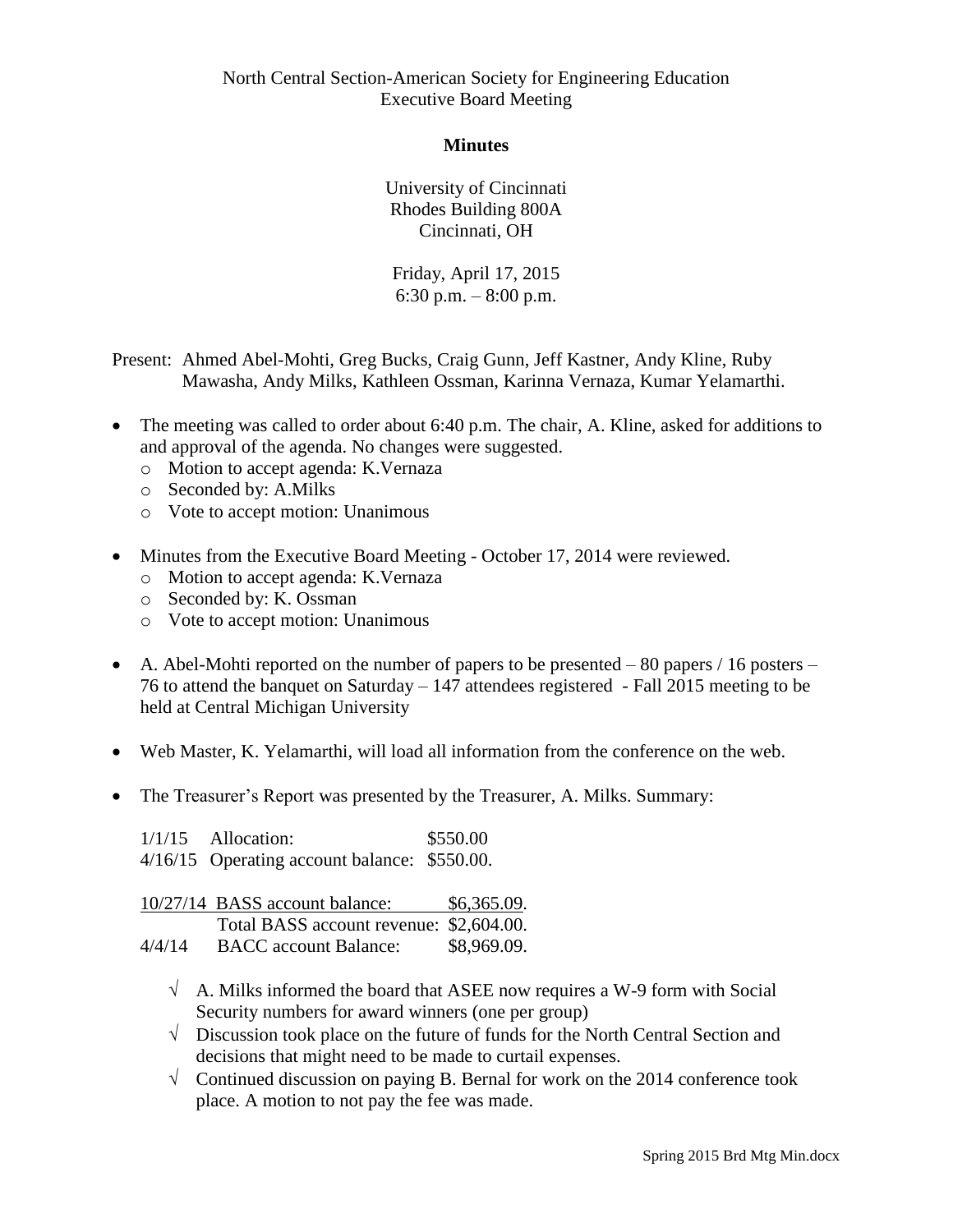## North Central Section-American Society for Engineering Education Executive Board Meeting

- o Motion to accept: K.Vernaza
- o Seconded by: K.Ossman
- o Vote to accept motion: Unanimous
- Best paper competition report was presented by A. Abel-Mohti. Eight candidates have been selected for the Best Paper competition, 4 faculty (professional) and 4 students papers. The same judging processes and forms will be used. Members of the board were asked to serve as judges. For the faculty, Milks, Vernaza and Abel-Mohti will judge. For the students, Gunn and Kline will judge. For the posters Budny and Yelamarthi will judge. The report was accepted.
- D. Budny, Vice Chair's report the 2015 Outstanding Teacher Award goes to Frank Crofte, Associate Professor, Civil Engineering, The University of Ohio.
- Past Chair's report, C. Gunn: presented the slate of officers. He also presented the changes to the bylaws and constitution. Motion was made to accept the changes to the bylaws and constitution.
	- o Motion to accept: A. Milks
	- o Seconded by: K.Vernaza
	- o Vote to accept motion: Unanimous
- Campus Representative Coordinator Report B. Aller selected Terri Lynch-Caris from Kettering University for the Outstanding Campus Representative Award for 2015. The report was accepted.
- Zone II Chair Report R. Mawasha reported on the desire of Zone II to have the 2017 conference in Puerto Rico. Discussion ensued and it was deemed undesirable. A motion was made not to support the Puerto Rico conference. Possible joint conference in 2018, but it would have to be at a drivable location.
	- o Motion to accept: K. Yelamarhi
	- o Seconded by: K.Vernaza
	- o Vote to accept motion: Unanimous
		- $\sqrt{\phantom{a}}$  Budget issues between sections and national was discussed
		- $\sqrt{\phantom{a}}$  The ASEE Board of Directors will vote on a national Campus representative to sit on the board in June 2015.

A brief discussion followed and the report was accepted.

- Plaques have been completed for all awards.
- Chair's Report, A. Kline The ASEE NCS 2016 conference will be hosted at Central Michigan University. There is a need for a 2017 host.